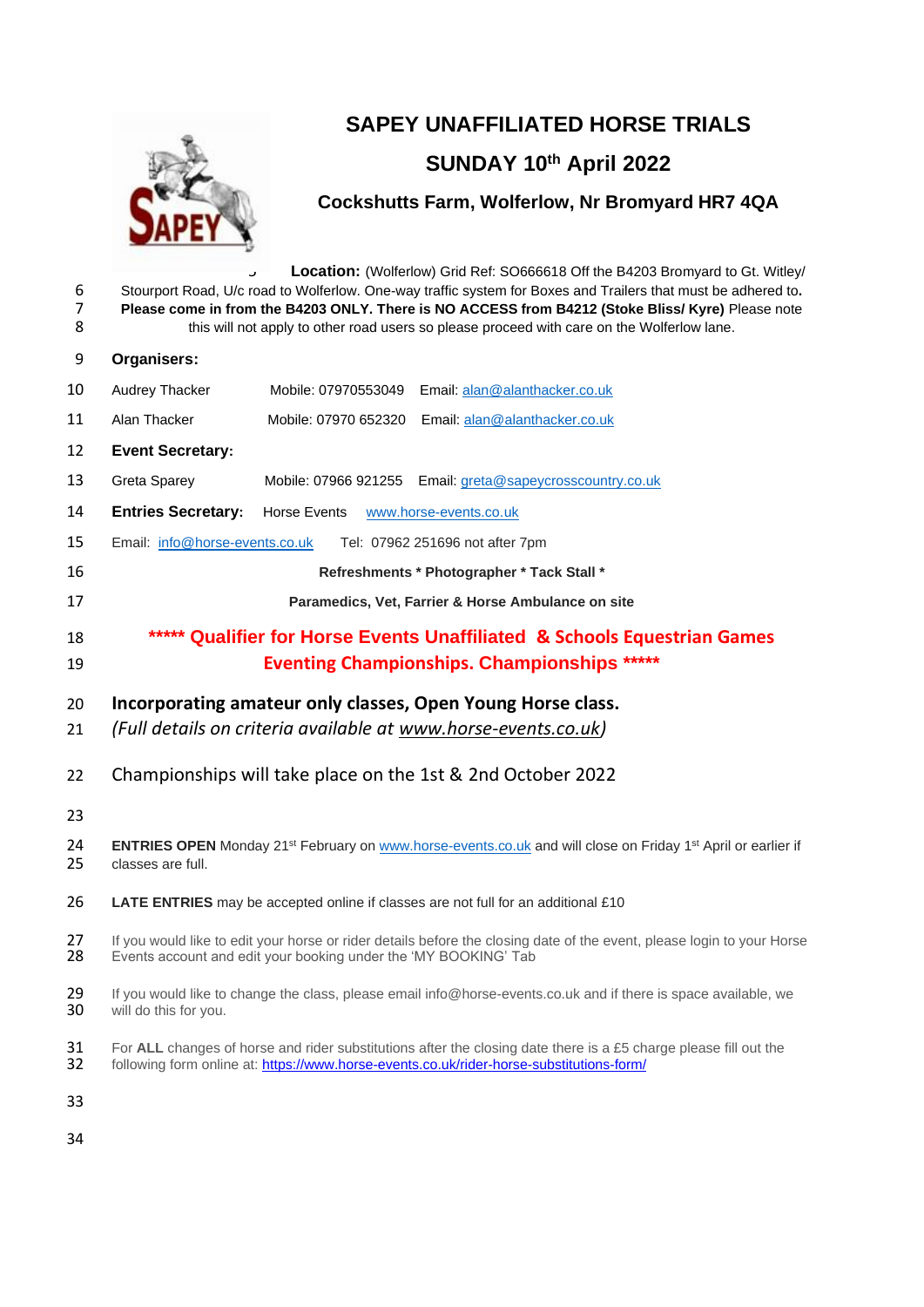|                                        | Class                                                                                                                                                                                                                                                                                                                                                                                                                                                                                                                                                           | Height | Horse Events Dressage Tests      | <b>Entry Fee</b><br>Incl VAT |  |  |  |
|----------------------------------------|-----------------------------------------------------------------------------------------------------------------------------------------------------------------------------------------------------------------------------------------------------------------------------------------------------------------------------------------------------------------------------------------------------------------------------------------------------------------------------------------------------------------------------------------------------------------|--------|----------------------------------|------------------------------|--|--|--|
|                                        | 1                                                                                                                                                                                                                                                                                                                                                                                                                                                                                                                                                               | 80cm   | UA 80 Dressage Test A<br>(2021)  | £75                          |  |  |  |
|                                        | $\overline{2}$                                                                                                                                                                                                                                                                                                                                                                                                                                                                                                                                                  | 90 cm  | UA 90 Dressage Test A<br>(2021)  | £75                          |  |  |  |
|                                        | 3                                                                                                                                                                                                                                                                                                                                                                                                                                                                                                                                                               | 100 cm | UA 100 Dressage Test A<br>(2021) | £75                          |  |  |  |
| 35                                     |                                                                                                                                                                                                                                                                                                                                                                                                                                                                                                                                                                 |        |                                  |                              |  |  |  |
| 36                                     | www.horse-events.co.uk/horse-events-dressage-tests                                                                                                                                                                                                                                                                                                                                                                                                                                                                                                              |        |                                  |                              |  |  |  |
| 37                                     | All Entries are subject to a non-refundable booking fee £2 per entry.                                                                                                                                                                                                                                                                                                                                                                                                                                                                                           |        |                                  |                              |  |  |  |
| 38<br>39                               | All classes are Qualifiers for Horse Events Unaffiliated Championships & Schools<br><b>Equestrian Games Eventing Championships.</b>                                                                                                                                                                                                                                                                                                                                                                                                                             |        |                                  |                              |  |  |  |
| 40<br>41<br>42                         | <b>START FEE:</b> £12(Vat inc) per horse - a link to pay your start fee will be with your event times. All start fees<br>should be paid for before attending event. (In the event of not being able to attend after paying your start fee this<br>will be refunded)                                                                                                                                                                                                                                                                                             |        |                                  |                              |  |  |  |
| 43                                     | Competitor Numbers will need to be printed and placed in your own bibs.                                                                                                                                                                                                                                                                                                                                                                                                                                                                                         |        |                                  |                              |  |  |  |
| 44                                     | Numbers can be downloaded from the www.sapeycrosscountry.co.uk                                                                                                                                                                                                                                                                                                                                                                                                                                                                                                  |        |                                  |                              |  |  |  |
| 45                                     | when paying your start fee and getting your times.                                                                                                                                                                                                                                                                                                                                                                                                                                                                                                              |        |                                  |                              |  |  |  |
| 46                                     | Please display your competitor number clearly in your vehicle as you enter the event.                                                                                                                                                                                                                                                                                                                                                                                                                                                                           |        |                                  |                              |  |  |  |
| 47                                     | <b>Withdrawal Policy - PLEASE READ CAREFULLY</b>                                                                                                                                                                                                                                                                                                                                                                                                                                                                                                                |        |                                  |                              |  |  |  |
| 48                                     | <b>WITHDRAWALS: no later than Friday 1st April.</b>                                                                                                                                                                                                                                                                                                                                                                                                                                                                                                             |        |                                  |                              |  |  |  |
| 49<br>50<br>51                         | ALL Withdrawals must be registered by email to: info@horse-events.co.uk<br>Please note if withdrawing after the closing date in order to obtain your refund we MUST receive a<br>vet's or doctor's certificate. No later than the Monday following the event to obtain a refund.                                                                                                                                                                                                                                                                                |        |                                  |                              |  |  |  |
| 52                                     | Withdrawal policy depending on date of withdrawal:                                                                                                                                                                                                                                                                                                                                                                                                                                                                                                              |        |                                  |                              |  |  |  |
| 53<br>54<br>55<br>56<br>57<br>58<br>59 | 1. Withdrawals for whatever reason before the closing date will receive a refund minus the £10<br>admin fee.<br>2. Withdrawals made AFTER the Closing & Withdrawal date for a veterinary to the horse or<br>medical reason to the rider, are non-refundable unless a replacement from our wait list is<br>found. In this situation a full refund will be given minus the £10 admin fee.<br>(If entries are open and there is no wait list - no refunds will be issued)<br>3. Withdrawals made 24 hours before the event for whatever reason are non-refundable. |        |                                  |                              |  |  |  |
| 60<br>61<br>62                         | Event Cancellation As you can appreciate at this time, we cannot insure against cancelling due to<br>COVID-19. In the event of cancellation for any reason all entries will be refunded minus a £15<br>cancellation charge per entry.                                                                                                                                                                                                                                                                                                                           |        |                                  |                              |  |  |  |
| 63<br>64                               | When refunds are due, please note these will be processed back onto the card you paid on.<br><b>START TIMES:</b> available at www.horse-events.co.uk and www.sapeycrosscountry.co.uk 1800 on<br>Thursday 7 <sup>th</sup> April 2022.                                                                                                                                                                                                                                                                                                                            |        |                                  |                              |  |  |  |
| 65<br>66<br>67                         |                                                                                                                                                                                                                                                                                                                                                                                                                                                                                                                                                                 |        |                                  |                              |  |  |  |
| 68<br>69                               | <b>COURSE WALKING:</b><br>The XC Course will be open for walking between $2pm - 8pm$ on Saturday $9th$ April for ALL                                                                                                                                                                                                                                                                                                                                                                                                                                            |        |                                  |                              |  |  |  |

70 The XC Course will be open for walking between 2pm – 8pm on<br>70 competitors. Please note the gates will not be open before 2pm